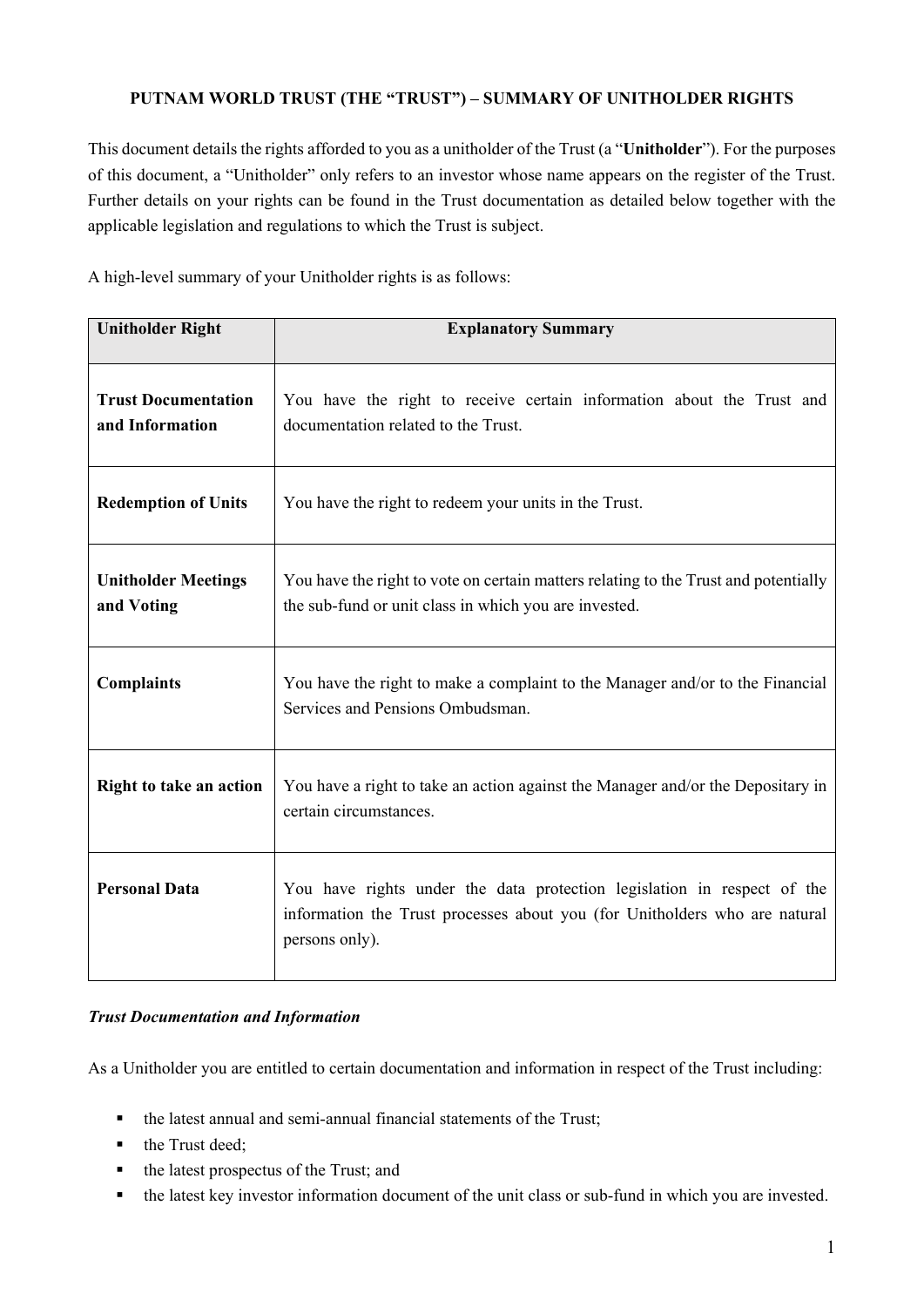The above information is available to you at putnam.com/ucits. The Trust may also make available certain other ancillary information to Unitholders, such as regulatory policies and procedures and the up-to-date net asset value per unit for each sub-fund or unit class of the Trust, on this website.

### *Redemption of Units*

You are entitled to redeem your holding in the Trust (or any part thereof) and receive the redemption proceeds relating to such a redemption within the timeframe and subject to such conditions as detailed in the Trust's prospectus and the Trust deed.

#### *Unitholder meetings and voting*

As a Unitholder you have the right to attend and vote at general meetings of the Trust. You also have a right to attend and vote in meetings of the sub-fund or unit class in which you are invested. The Trust is required to provide you with written notice of any such meeting in accordance with the procedures and timeframes outlined in the Trust deed. The voting procedures are also outlined in the Trust deed (including voting by way of written resolution in certain circumstances).

### *Complaints*

As a Unitholder you are entitled to make a complaint free of charge. Putnam Investments (Ireland) Limited, as the management company of the Trust, (the "**Manager**") is required to ensure that the complaint is addressed promptly and effectively. To file a complaint or for further information, please email PWT\_complaints@putnam.com.

In the event you are not satisfied with the response to your complaint you also have the right to refer the complaint to the Financial Services and Pensions Ombudsman at https://www.fspo.ie/.

### *Right to take an action*

As a Unitholder in the Trust, you may have a right of action against the Trust under certain circumstances, for example a breach of contract. You should consult your legal and/or professional advisors to understand your rights in such a situation.

Unitholders in the Trust do not have any direct contractual rights against any service provider appointed in respect of the Trust because of the absence of a direct contractual relationship between the Unitholder and the relevant service provider. Instead, the proper plaintiff in an action in respect of which a wrongdoing is alleged to have been committed against the Trust or the Manager by the relevant service provider is typically the Trust or the Manager as applicable.

Notwithstanding the foregoing, you also have a regulatory right of action to pursue the depositary of the Trust (the "**Depositary**") in respect of (i) any loss of an asset held in the custody of the Depositary or any delegate of the Depositary or (ii) of any other losses caused by the Depositary's negligent or intentional failure to